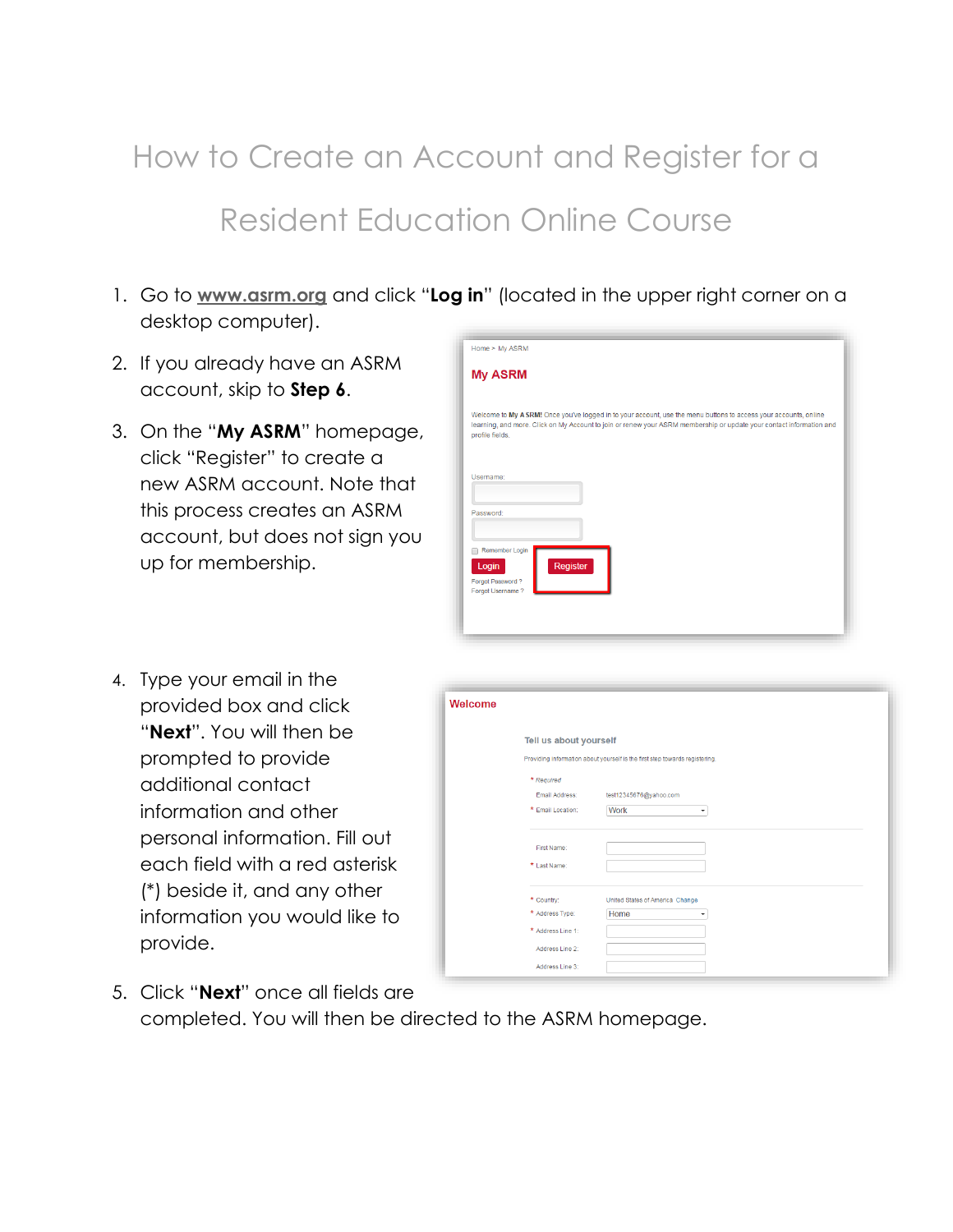6. Select "**My Account**" at either link shown at the top of the page and select "**About My Profession."**

On this page click "**Add a Position**" and select "**RESIDENT**" from the drop-down list. Click **SAVE**.

At the bottom of this page, click "**Add CREOG Program**" and choose your program from the drop-down list. Click **SAVE**.

**Note to International residents:** Please select "International Residents" from the list of CREOG Programs.

**NOTE:** These steps are required to be able to access the Resident Education modules.

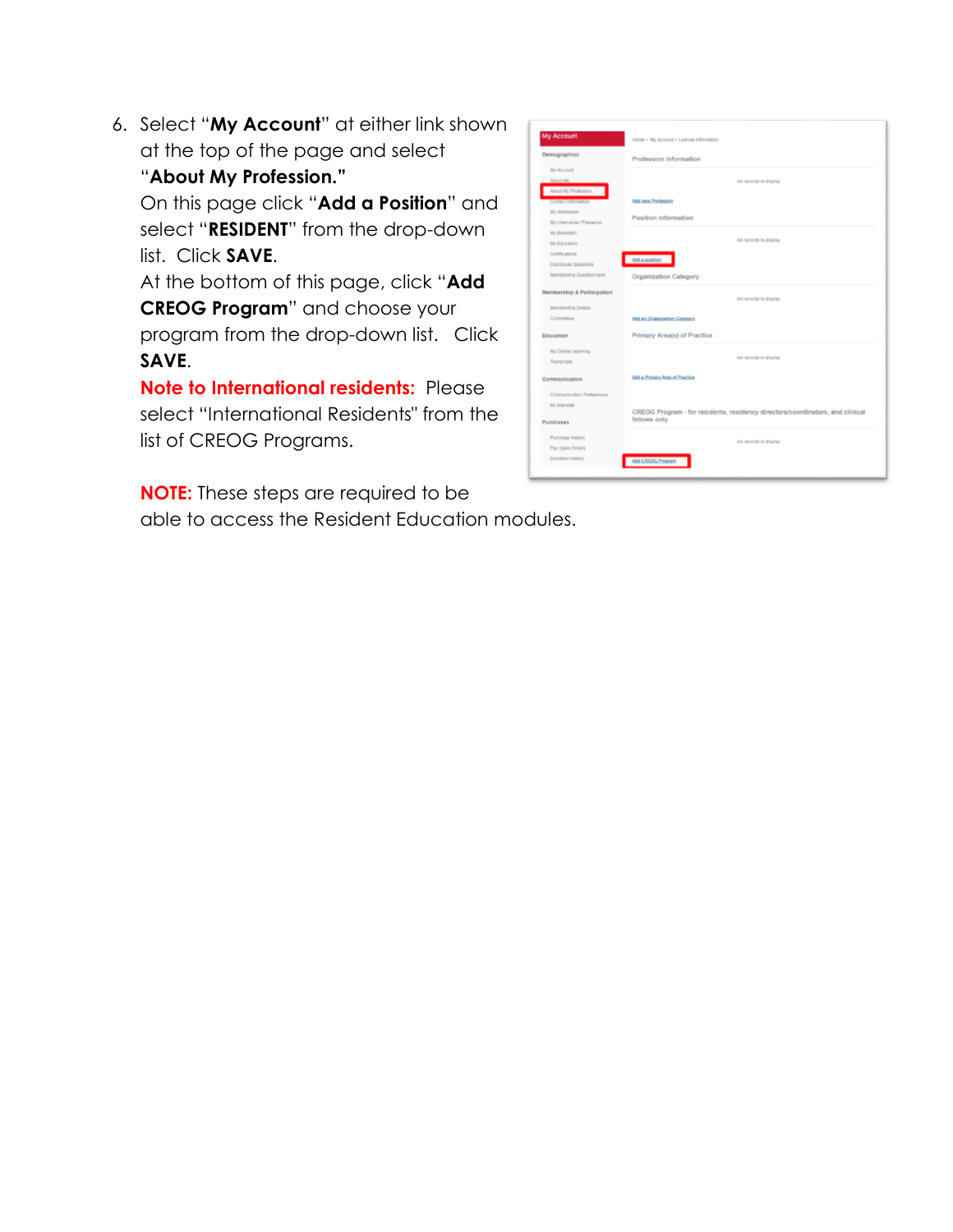7. Now you can register for courses. Hover over the "Learn" tab and click on "Find A Course."



8. The online learning catalog will display. The default setting is to display only courses that you are eligible to take based on your credentials and professional information. However**, you can choose** to show all courses. You can also filter the online learning category by keyword search, topic, and type of credits. Search for Resident Education courses by selecting